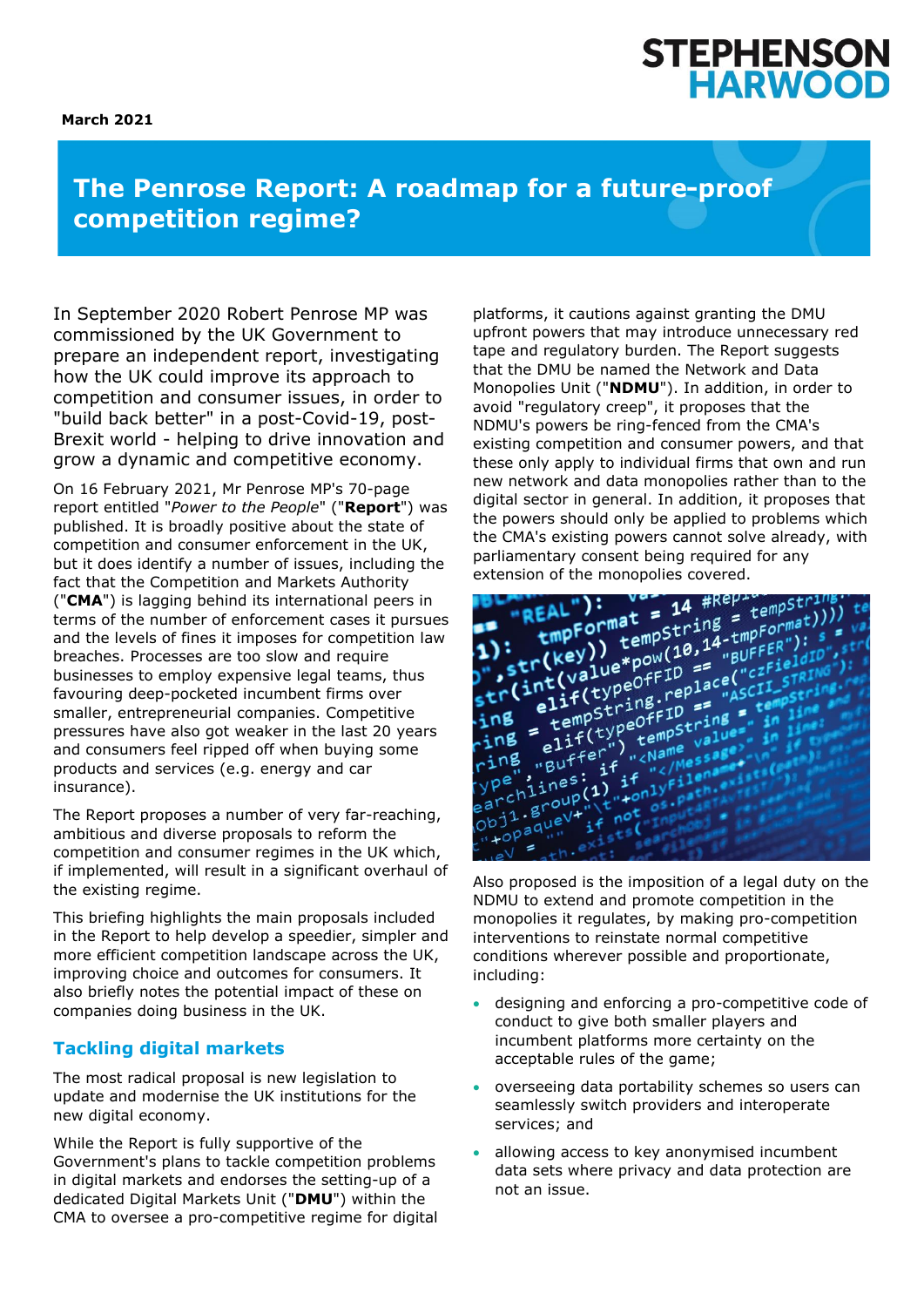The Report notes that this duty should be extended to all other sector regulators.

## **Increased CMA powers**

The Report proposes updating the CMA's civil consumer enforcement powers to bring them into line with its competition powers so that the CMA can decide cases itself and impose fines in the same ways as it already does for competition law cases (i.e. without having to seek a court order).

The Report also proposes increased penalties for non-compliance by companies with investigations (e.g. through non-provision of evidence or provision of false or misleading information). Turnover based fines of between 1% and 5% are suggested (instead of fixed penalties of up to the maximum of £30,000).

The Report calls for increased flexibility in merger and market investigations, including the ability for the CMA to accept legally-binding undertakings at any stage in a market study, market investigation, or a Phase 1 or 2 merger review in order to reach solutions faster and avoid unnecessary expense.

The Report also considers whether the UK should introduce a merger regime which incorporates mandatory notifications and fixed waiting periods like the majority of other developed economies – especially in light of the mandatory filing regime set out in the National Security & Investment Bill.

## **Reform of CMA processes and functions**

The Report advocates changes to regulators' internal processes and governance. In particular, it recommends that the CMA assume responsibility for the overall progress of competition, consumer rights, supply-side reforms and productivity improvements in the UK, including publishing an annual '*State of Competition and Consumer Detriment*' report which measures and analyses progress and problems in both these areas across all sectors of the economy, and all parts of the country. The Report calls for the CMA to become a micro-economic sibling for the Bank of England's macro-economic role.

It also suggests that the CMA hold monthly intelligence-gathering meetings with consumer complaints organisations and publish the conclusions/findings of these meetings where appropriate.

## **Focus for CMA's efforts**

The Report has a number of targeted recommendations for where the CMA should focus its efforts (including in relation to the digital economy)

in order to help increase competition and protect consumers. In particular, it advocates:

- The potential extension of the CMA's online advertising market study into a full-scale market investigation to address transparency concerns relating to the price paid by consumers through their data for digital goods and services;
- The opening of a market investigation into digital "sludge" – i.e. digital nudging of consumers to make bad purchasing decisions – in order to assess how to recognise and measure sludge in future, and identify what consumer protection rules and analytical techniques might be needed to protect consumers from it as digital technologies evolve and develop;



- Consideration of information asymmetries that allow unfavourable terms to be hidden in the small print of long and complicated contracts (including tracking the growth of digital comparison tools);
- A closer look at loyalty penalties and price discrimination (where customers are said to be charged more over time for staying with the same supplier); and
- The consideration by the CMA of how to introduce more competition into local digital monopolies (e.g. public wifi networks).

### **Interaction between sectoral regulators and the CMA**

The Report proposes alterations to the web of Memoranda of Understanding between the various sectoral regulators and the CMA, advocating for the return of responsibility for competition in sectors with network monopolies of regulated assets (e.g. aviation, financial services, gas and electricity) from the sector regulators back to the CMA which would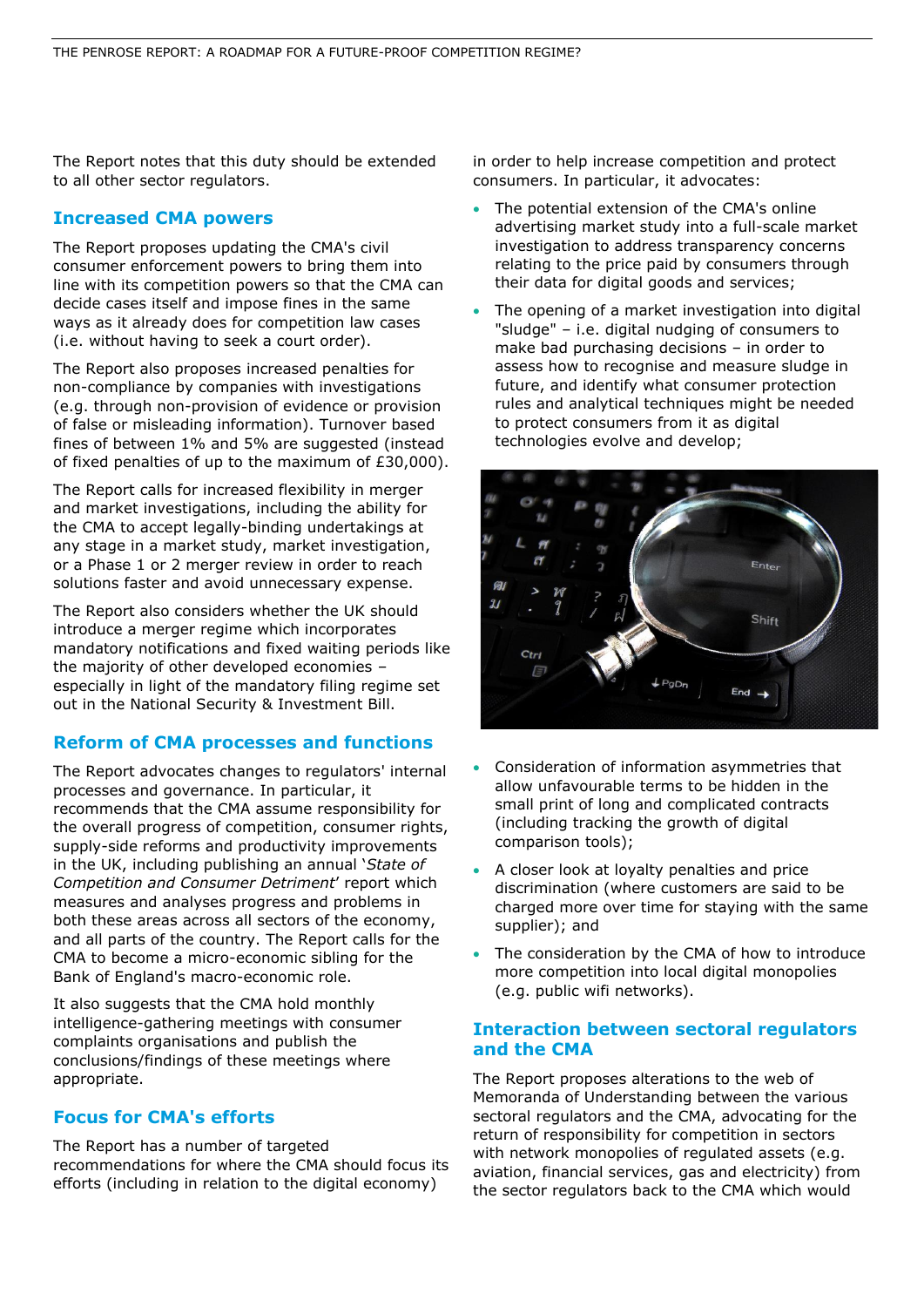have primary responsibility for the enforcement of competition and consumer law across all sectors in effect.

Sector regulators would be left with responsibility for injecting competition into their core network monopolies – for instance, by independently auctioning contracts to build/upgrade network monopoly infrastructure and eroding the strength of network monopolies through encouraging data sharing or reducing barriers to entry.

In particular, the Report advocates for increased scrutiny of sectoral regulators, including a requirement for each of these to publish multi-year project plans and proposes amending the sectoral regulators' legal duties so that their primary duty is "*competition for the benefit of consumers first; regulation only as a last resort*".

## **Reform of judicial regime for competition law cases**

The Report is critical of how competition complaints are currently handled by the regulators and the courts – especially the "complicated thicket" of different legal routes and rules that companies must navigate when they want to bring competition law actions or appeal decisions. The Report advocates for the simplification of the existing appeals system for competition cases so that any appeals be dealt with by the Competition Appeal Tribunal ("**CAT**") (currently, depending on the nature of an appeal, it may be heard by the High Court, the CMA or the CAT).



It also proposes that the Government establish a taskforce, led by a minister-appointed senior expert in managing legal processes efficiently, who is independent from both the CMA and the CAT, to conduct an end-to-end review and redesign of procedures and case management at the CMA and the CAT. The taskforce would include the CMA, the CAT, business leaders, investors, entrepreneurs and start-up representatives, sector regulators and

senior competition law practitioners and would consider issues including whether to switch to a 'prosecutorial model' for CMA cases, the scope for an updated 'fast track' route for some mergers, and a switch to an 'enhanced judicial review' standard for regulatory appeals.

In the Report's view, the redesigned process must:

- resolve all but the small number of most complicated cases (competition, consumer or mergers) within weeks or months rather than years;
- be as predictably simple and certain as possible, so that business leaders and investors can take decisions with minimal legal risk, and so that small entrepreneurial firms with limited legal budgets are not disadvantaged; and
- fulfil the 'fair trial' requirements of Article 6 of the European Convention on Human Rights.

To future-proof its work, the Report also considers that a reformed taskforce should review its work in five years and recommend any further required changes.

In order to provide better access to justice for firms outside of London, the Report also proposes reforms at the local level. It suggests making Small Claim Courts and Alternative Dispute Resolution services fully 24/7 and easy, cheap and simple to use. The Report also advocates for the creation of new, cheap, efficient, fast-track County Competition Courts for local and regional cases (the tier below existing CAT fast-track cases) with very tight case management, a low cost cap for losing firms and a one- or two-day maximum hearing length.

### **Government-led initiatives**

In order to assist the CMA to work with other competition regulators on global cases and to decide cases more quickly and fairly, the Report advocates the pursuit by the Government of cooperation arrangements with other global jurisdictions to allow appropriate and safe information exchange.

The Report also generally favours avoiding subsidies to keep the UK economy competitive – especially now that the UK has left the EU and can decide for itself whether or not to subsidise particular industries. Although the UK's Department for Business, Energy & Industrial Strategy has recently announced the commencement of its consultation regarding a new UK subsidiary regime, the Report appears to reject the idea of creating any such subsidy regime in the UK.